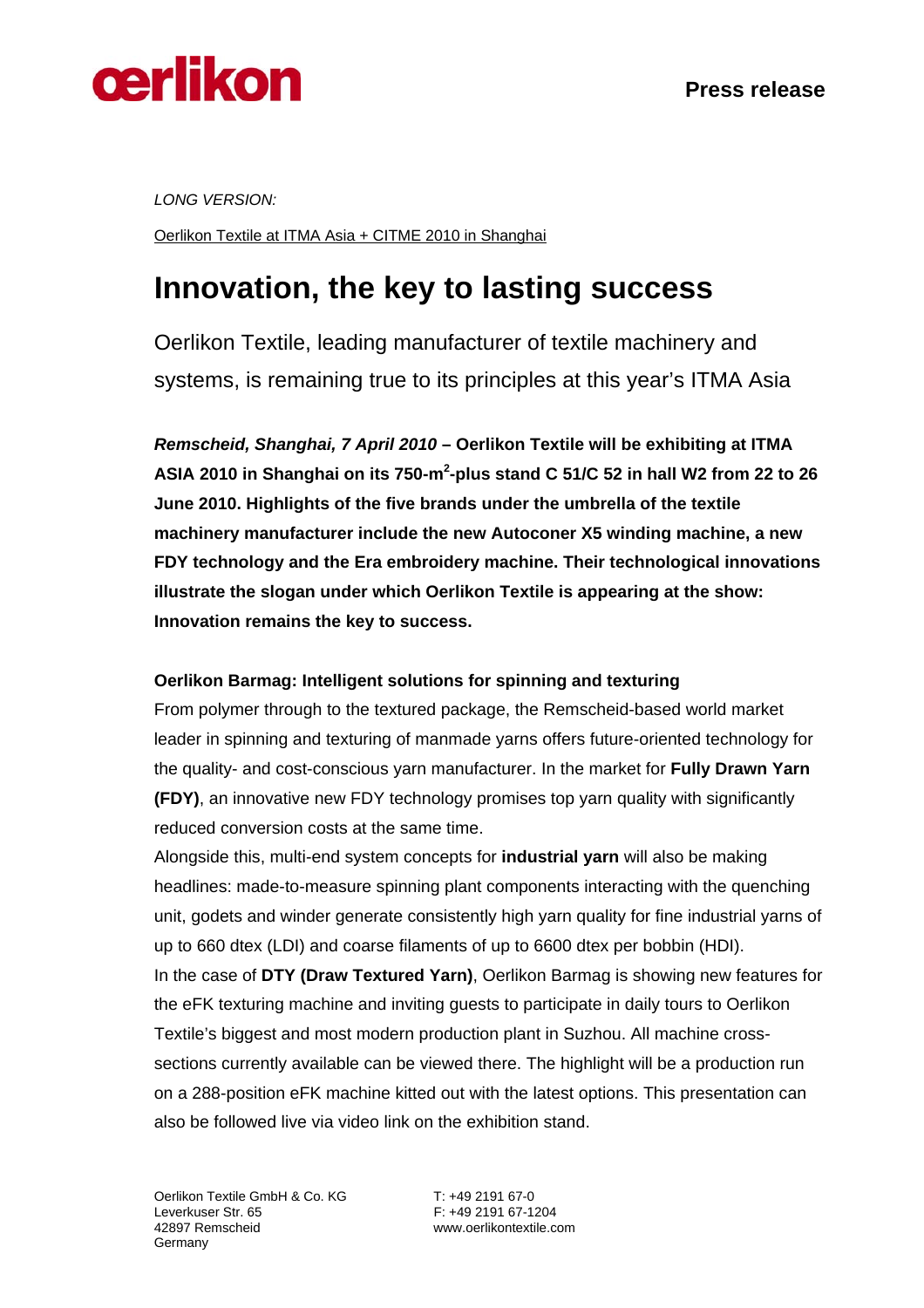

### Page 2 **Oerlikon Schlafhorst: Big news for the staple fibre industry**

The market and innovation leader in ring and rotor spinning and winding will be presenting interesting new products for all areas of the staple fibre yarn industry. In **rotor spinning**, the new generation of the successful BD line offers many features designed to win the customer over. With up to 416 spinning units, the new BD-416 is a byword for higher productivity and is the longest and yet most compact machine in its class. In **ring spinning**, the new Zinser 351 Impact FX promises the optimum compact quality on up to 1,680 spindles per machine. The separately adjustable compact vacuum and the self-cleaning compact unit guarantee a consistent, uniform yarn quality with 100% compact characteristics. A low cleaning and maintenance requirement enhances the economic efficiency of the system.

In **winding technology**, the new Autoconer X5 will set the standard for ITMA Asia as a whole, with new solutions and performance features that take account of current trends and the spotlight on greater automation and extensive flexibility. Other new features are geared to quality, productivity and resource consumption with maximum performance.

### **Oerlikon Neumag: All the technologies for the nonwovens production of tomorrow**

With a market share of over 65 percent, Oerlikon Neumag is the leading supplier of modern **BCF carpet yarn** machines such as the S3, S5 or Sytec One. It offers the broadest product portfolio in the market. One focus at the show will be on advanced processes and applications like polyester or spun-dyed automotive solutions. In the field of **synthetic staple fibre production**, production lines are available with capacities of up to 300 tonnes per day for commodities and state-of-the-art solutions for special applications such as construction reinforcement, geotextiles, automotive applications, artificial leather or hygiene nonwovens and spiral crimp fibres for fibrefill. Other items on the show programme include all key processes in **nonwovens** manufacture. Forming the highlight in **carding technology** will be a series of optimizations of the complete carding process from bale opening to winding for applications like filtration, geotextiles, roofing, automotive headliners or sound insulation. The brand new generation of the Stylus needle loom machine will also be on show. This permits conventional and elliptical needling on one machine.

With regard to **spunbond** and **meltblown** solutions, Oerlikon Neumag will present multibeam lines for the production of hygiene and medical nonwovens as well as the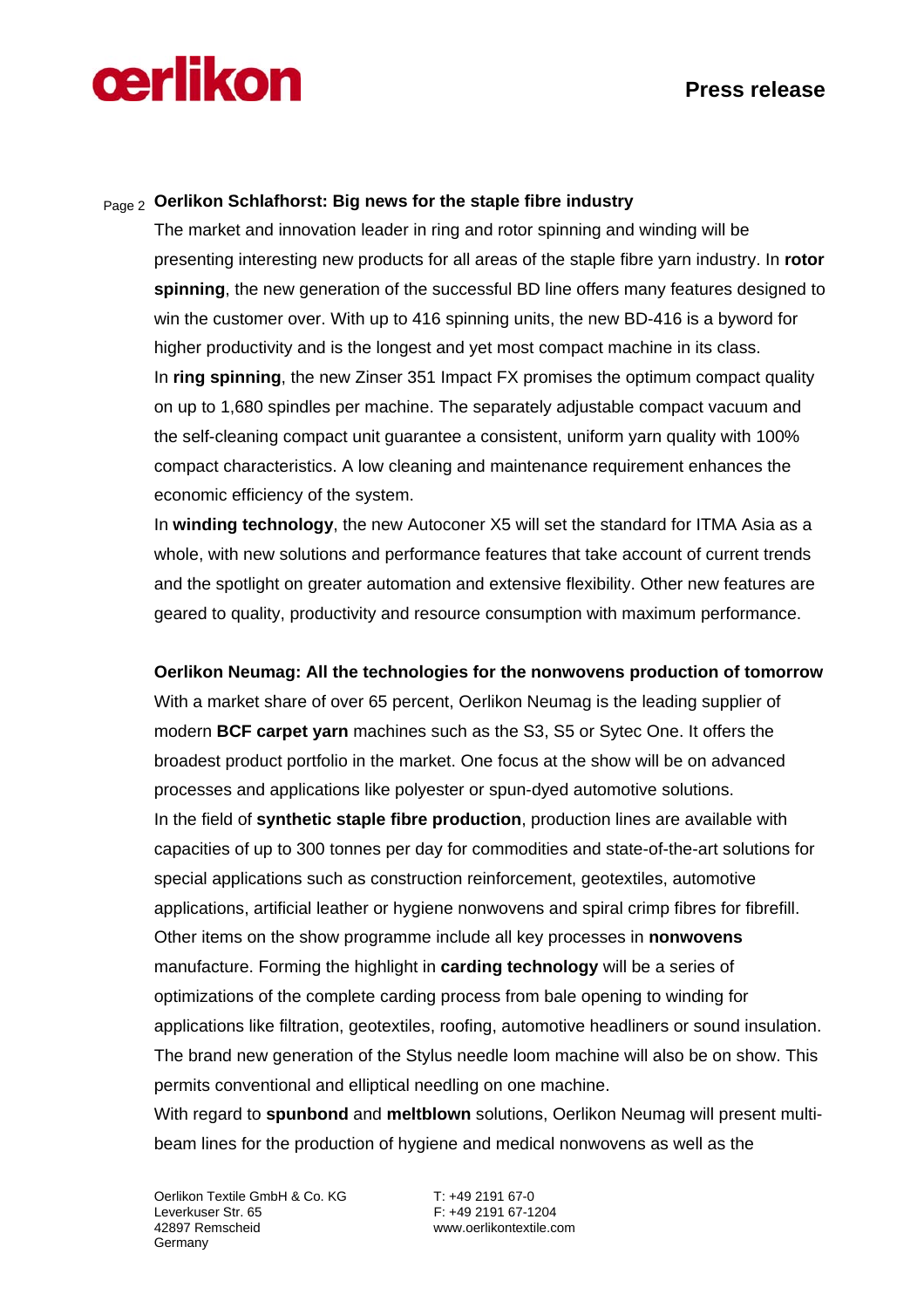# cerlikon

Page 3 meltblown standalone system for a wide variety of high-grade meltblown fabrics for modern filtration and barrier media.

### **Oerlikon Saurer: Embroidery and doubling that stand up to the closest scrutiny**

The momentum is with Oerlikon Saurer in the **embroidery segment**. The Saurer product line has positioned the second generation of the Saurer Epoca 05 extremely successfully in the market as the most modern, most efficient shuttle embroidering machine with unique options such as the removable soutache and sequin system as well as laser technology. Now comes the Saurer Era with a host of new features for ITMA Asia 2010. The embroidery machine is the optimum production vehicle for design sampling and small orders. It is equal to every demand for high-quality embroidery and its designs can also be reproduced on all Saurer embroidery machines.

The product lines being exhibited in the **twisting segment** are Allma and Volkmann, leading suppliers of two-for-one twisting and cabling machines for tyre cord, industrial plied yarns, all staple fibre yarns, carpet yarns and glass filament yarns. The Volkmann FT two-for-one twisting machine offers a persuasive and exemplary price-performance ratio, new quality and performance standards and very low energy consumption thanks to its new e-save spindles. The Allma TCS meets the multi-faceted requirements of the industrial yarn market with a broad count range from 235 to 45000 dtex, delivery speeds of up to 350 m/min and extremely simple operation. With precision winding for plied packages of a high density and superb downstream processing properties, it is synonymous with new standards in efficiency, safety and operator-friendliness.

# **Oerlikon Textile Components: High-performance components all from one supplier**

The specialist in premium components for filament and staple fibre spinning brings new solutions in the **Accotex and Texparts** product lines for the rational processing of staple fibre yarns. Accotex® J-465 Cot provides flexible answers to rapidly changing market requirements, while Texparts® Zero Underwinding offers protection against yarn loops on the spindle whirl.

One highlight is the latest generation of the proven, leading **Fibrevision® Fraytec** systems as an online monitoring system for technical filament yarns. **Daytex, Heberlein and Temco**, all specialists in processing synthetic continuous